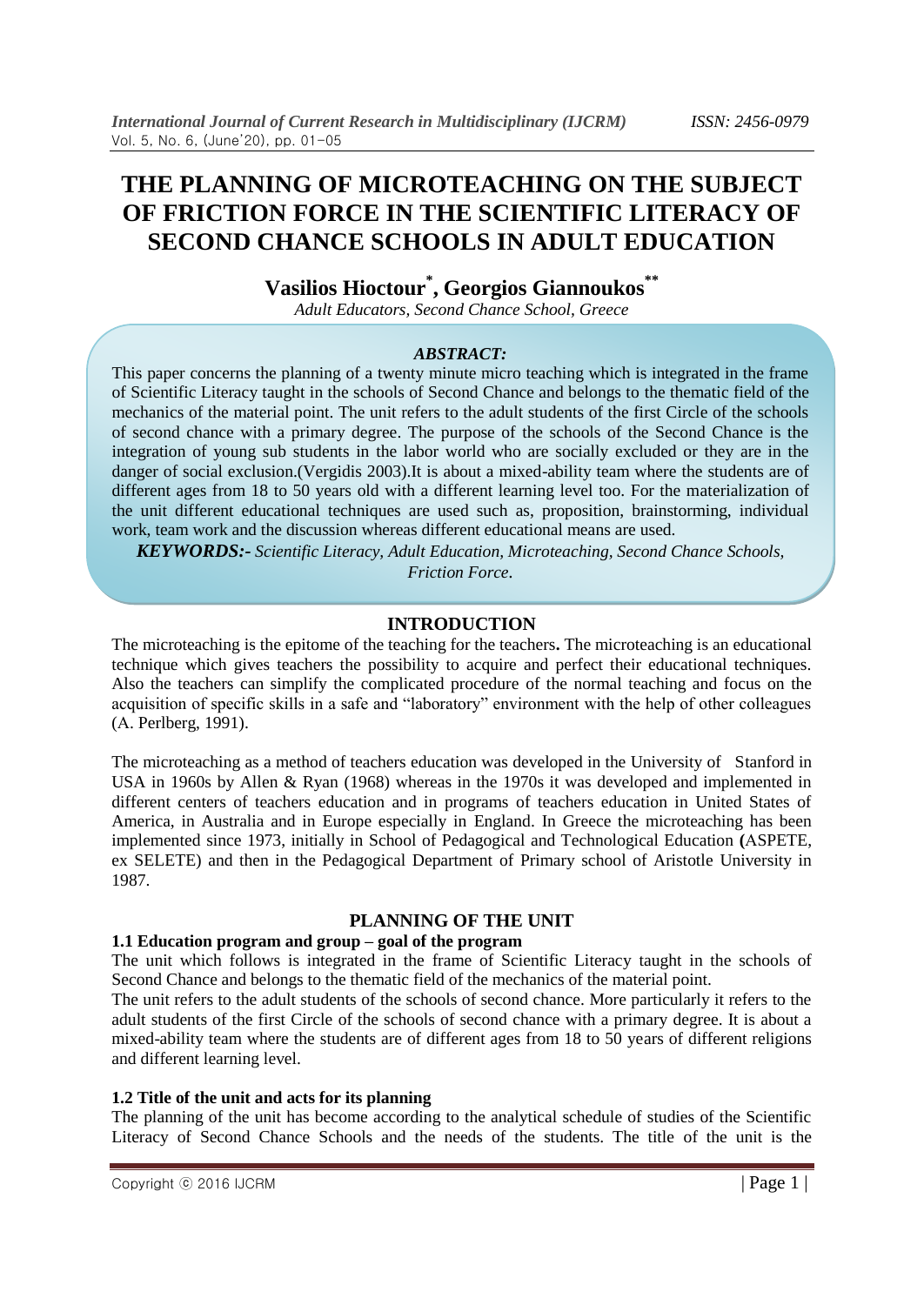# *THE PLANNING OF MICROTEACHING ON THE SUBJECT OF FRICTION FORCE IN THE.....*

mechanics of the material point and its duration is in 25 hours. The characteristics of the students who will participate in the program, such as knowledge relevant to the object of the studies which aim at the degree of understanding of the unit, gender and age were taken into account. The purpose is the participation and the development of the already existent knowledge of the students, the formation of the context of the partial goals of the unit and the choice of the appropriate educational techniques. At the end the duration of the program played an important role.

| <b>1.3 Partial Subunits</b>       |                    |                           |                          |  |
|-----------------------------------|--------------------|---------------------------|--------------------------|--|
| <b>Themes - Units</b>             | <b>Duration of</b> | <b>Basic educational</b>  | <b>Basic supervisory</b> |  |
|                                   | the themes         | techniques                | means                    |  |
|                                   | (in hours)         |                           |                          |  |
| 1. First meeting                  |                    | Enriched proposition      | Use of the computer      |  |
|                                   |                    |                           | and the projector        |  |
| 2. Movement of the material       | 5                  | Proposition               | Board                    |  |
| point                             |                    | ,Brainstorming,           |                          |  |
|                                   |                    | Discussion                |                          |  |
| 3. Forces and the kinds of forces | 3                  | Brainstorming,            | Paper board, Paper       |  |
|                                   |                    | Discussion,               | sheet                    |  |
|                                   |                    | Demonstration             |                          |  |
| 4. Force of the friction          | $\overline{2}$     | Proposition,              | Board, Paper sheet       |  |
|                                   |                    | Brainstorming, Individual |                          |  |
|                                   |                    | and team work             |                          |  |
|                                   |                    | ,Discussion               |                          |  |
| 5. Weight force                   | 2                  | Self directed learning    | Use of the computer      |  |
|                                   |                    |                           | and the projector        |  |
| 6. Newton Laws                    | 5                  | Proposition, individual   | Board, Paper sheet       |  |
|                                   |                    | and team work             |                          |  |
| 7. Action and energy              | 5                  | <b>Brief proposition</b>  | Board                    |  |
|                                   |                    | Questions -answers        |                          |  |
| 8. Recapitulation and             | $\overline{2}$     | Proposition               | Board                    |  |
| assessment of the program         |                    |                           |                          |  |

## **1.4 Educational goals**

*Knowledge:*

The students:

- 1) to recognize the movement of the objects around them
- 2) to correlate the concept of the force with the energy and the movement of the material point.
- 3) to classify the forces in groups for a better study.
- 4) to compare the forces each other.
- 5) to recognize the correlation of forces with their results.
- 6) to distinct the forms of the energy in the nature.

## *Skills:*

The students:

- 1) to calculate the time of the movement relating to the distance and the speed of the material point.
- 2) to calculate the result of the force.
- 3) to interpret the movement of a vehicle relating to the force.
- 4) to confirm the results of the force.
- 5) to use the force for the movement of an object correctly.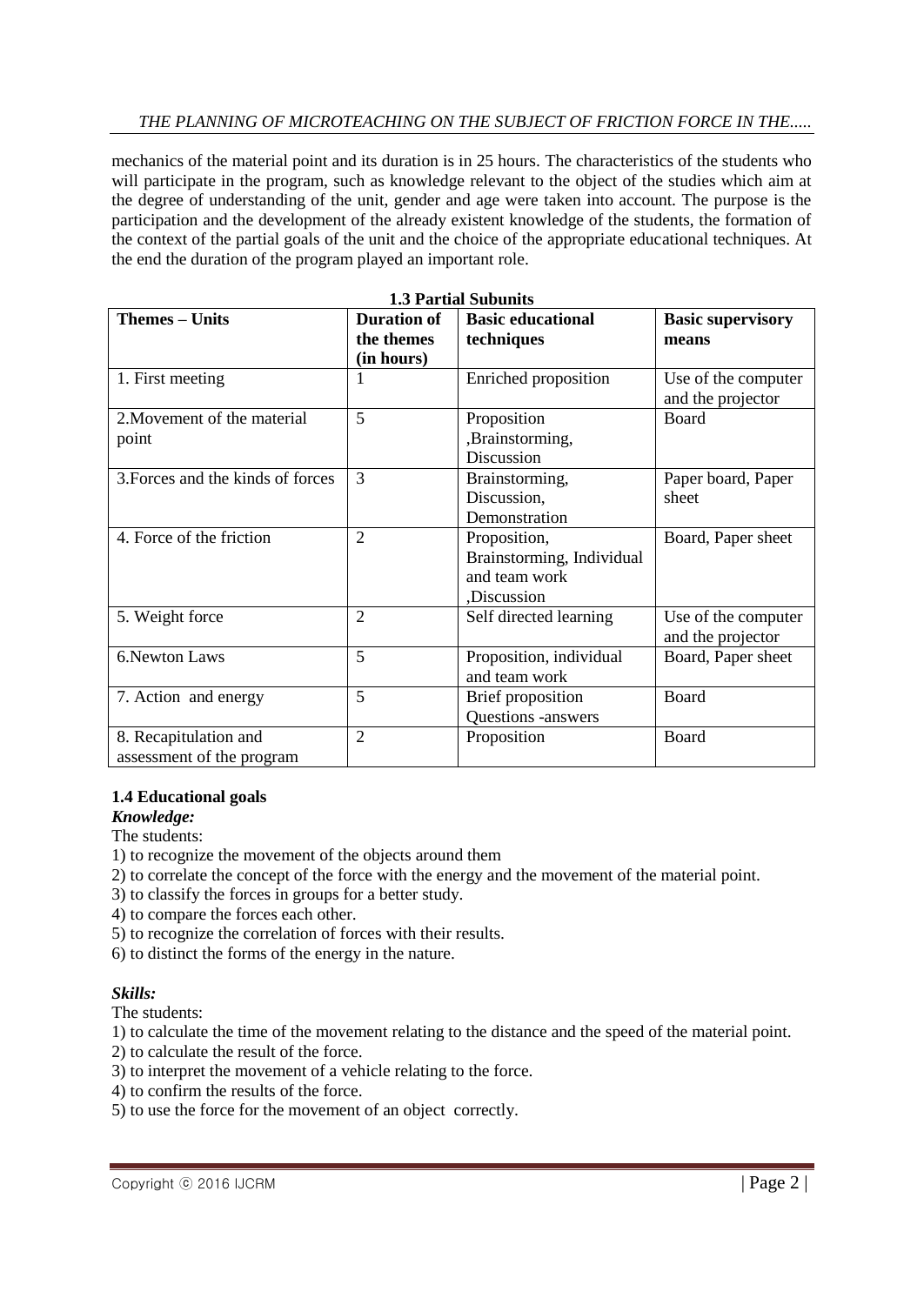# *Attitudes:*

The students:

- 1) to acquire knowledge for many daily phenomena.
- 2) to cooperate with each other in the group.
- 3) to cope with their fears concerning physics.
- 4) to adopt new perspectives about the world through physics.
- 5) to participate actively in discussions about the mechanics of the objects.

#### **1.5 Educational techniques and the choice criteria of the specific educational techniques.**

The educational techniques which will be used are:

- Proposition
- Brainstorming
- Demonstration
- Individual and team work
- Discussions and Questions Answers

At the beginning, we start with the proposition which is very effective for the introduction of a theme and the presentation of the goals. We use the board to write down the goals and the key words.

We move on with the educational technique of brainstorming to motivate the students to participate and get involved in the procedure of learning whereas the students recall ideas coherently which they already have for a theme. At the same time we write down their ideas on the board for more conclusions.

An important technique is the demonstration where the students with simple and daily experiments know and understand the connection of the theory with daily life.

Then we separate the students in groups and at the beginning they work individually but then they work in groups. This technique gives the students the possibility to develop their critical thinking and they cooperate with each other.

The next educational technique is the discussion during which clarifications are given and some themes are given for more processing and thinking. The technique of questions and answers is used in the same way.

We complete with proposition by doing a short recapitulation and we end up in conclusions based on what it was discussed.

# **THE PLANNING OF THE MICROTEACHING**

## **2.1 The title of the microteaching**: **Friction Force**

The microteaching refers to the  $4<sup>th</sup>$  subunit of the unit and concerns the beginning of a teaching hour of the program.

#### **2.2Educational goals of the microteaching**

#### *Knowledge:*

The students:

1) to recognize the effect of the friction around them.

2) to correlate the concept of the force of the friction with the movement of a material point.

3) to classify in groups phenomena according to the utility or not of the friction.

4) to distinct the forms of the friction.

## *Skills:*

The students:

1) to use the force of the friction correctly in daily activities.

2) to verify the results of the friction

3) to be able to interpret phenomena where the friction takes place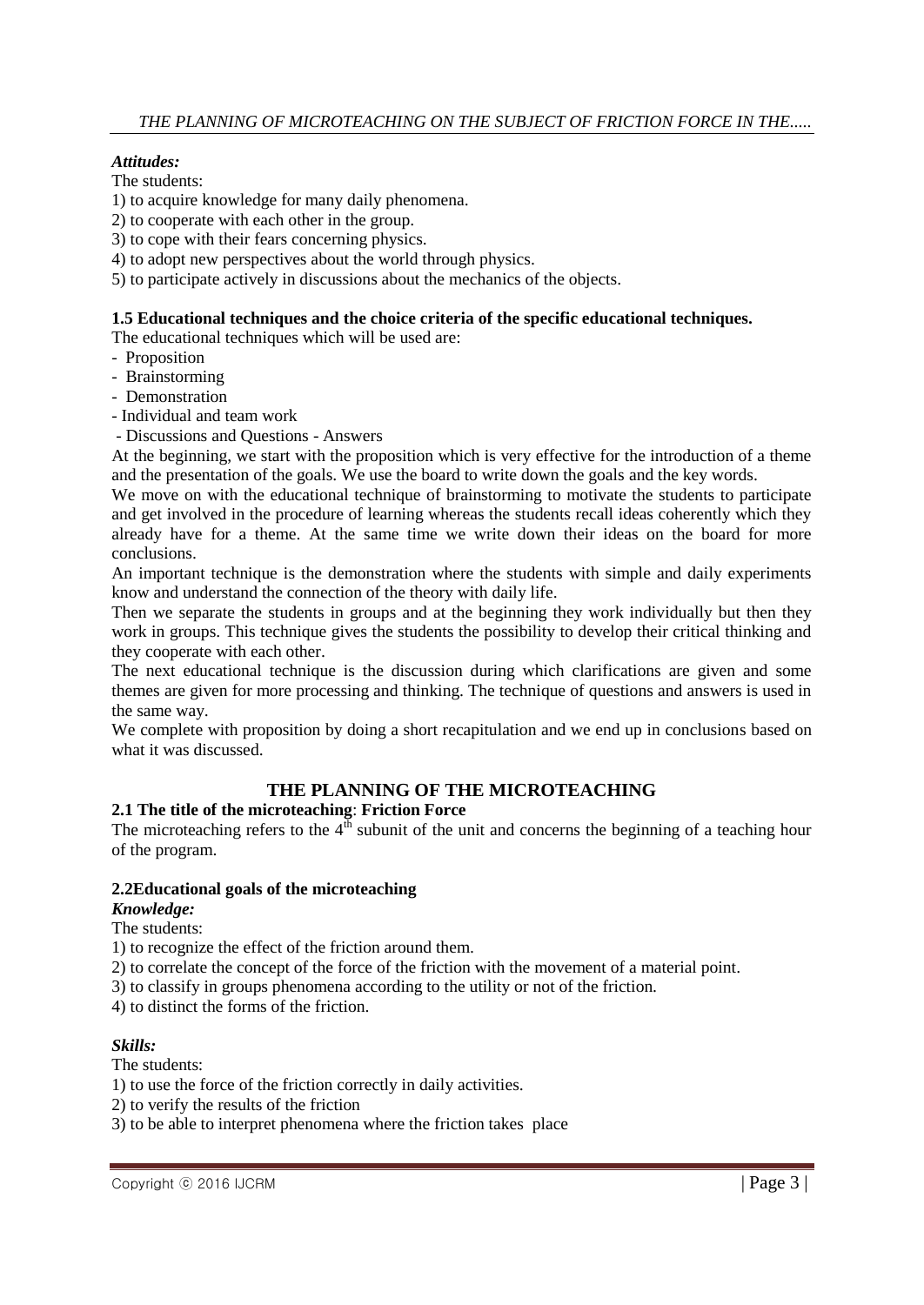# *Attitudes:*

The students:

1) to acquire knowledge for many daily phenomena.

2) to adopt new perspectives for the phenomena around them.

3) to cope with their fears concerning physics.

| Themes (Subunits)              | <b>Duration</b> | $\blacksquare$ . Thanking of a cwenty number metodological<br><b>Educational techniques</b> | <b>Supervisory means</b> |
|--------------------------------|-----------------|---------------------------------------------------------------------------------------------|--------------------------|
|                                | (minutes)       |                                                                                             |                          |
| 1. Connection with the         | $2^{\prime}$    | Enriched proposition                                                                        | Computer and projector   |
| previous taught knowledge –    |                 |                                                                                             |                          |
| Goals of the microteaching     |                 |                                                                                             |                          |
| 2. Introduction                | 4 <sup>'</sup>  | Brainstorming                                                                               | <b>Board</b>             |
| 3. Cases where the friction is | 6 <sup>′</sup>  | Group work                                                                                  | Paper sheet              |
| useful and cases where         |                 |                                                                                             |                          |
| friction works as an obstacle  |                 |                                                                                             |                          |
| 4. Presentation of the groups  | 6 <sup>′</sup>  | Discussion                                                                                  | Board                    |
| - Synthesis and conclusions    |                 |                                                                                             |                          |
| 5.<br>Recapitulation           | $2^{\prime}$    | Proposition                                                                                 | <b>Board</b>             |
| Connection with the<br>next    |                 |                                                                                             |                          |
| taught knowledge               |                 |                                                                                             |                          |

#### **2.4 Planning of a twenty-minute microteaching**

#### **2.3 Justification of the choice of the educational techniques**

At the first subunit of the microteaching, we start with the proposition which is very effective for the introduction of a theme and the presentation of the goals. (Rogers A., 1999) We use the board to write down the goals and the key words.

With the use of the board we focus the students' attention on the goals which the teacher sets. We use a means which is familiar and known to everyone and it is used for the analysis and the further processing of their ideas.

We move on with the educational technique of brainstorming to motivate the students to participate and get involved in the procedure of learning whereas the students recall ideas coherently which they already have for a theme. At the same time we write down their ideas on the board for more conclusions. (Courau S., 2000).

Then we separate the students in groups and then they work in groups whereas we give them paper sheets to complete. This technique gives the students the possibility to develop their critical thinking and they cooperate with each other. The results of the group work are presented by a member of the team to the whole students and they are written down by the teacher. With the use of the paper sheet the students can write down and correct their own answers and the other members of the group. The next educational technique is the discussion during which clarifications are given and some themes are given for more processing and thinking .Useful information arise which are written down on the board for drawing conclusions.

We complete with proposition by doing a short recapitulation and we end up in conclusions based on what it was discussed and we connect the conclusions with the next subunit that follows. At the last unit we use the board again for the drawing and the writing of the conclusions of the unit and the connection with the next subunit.